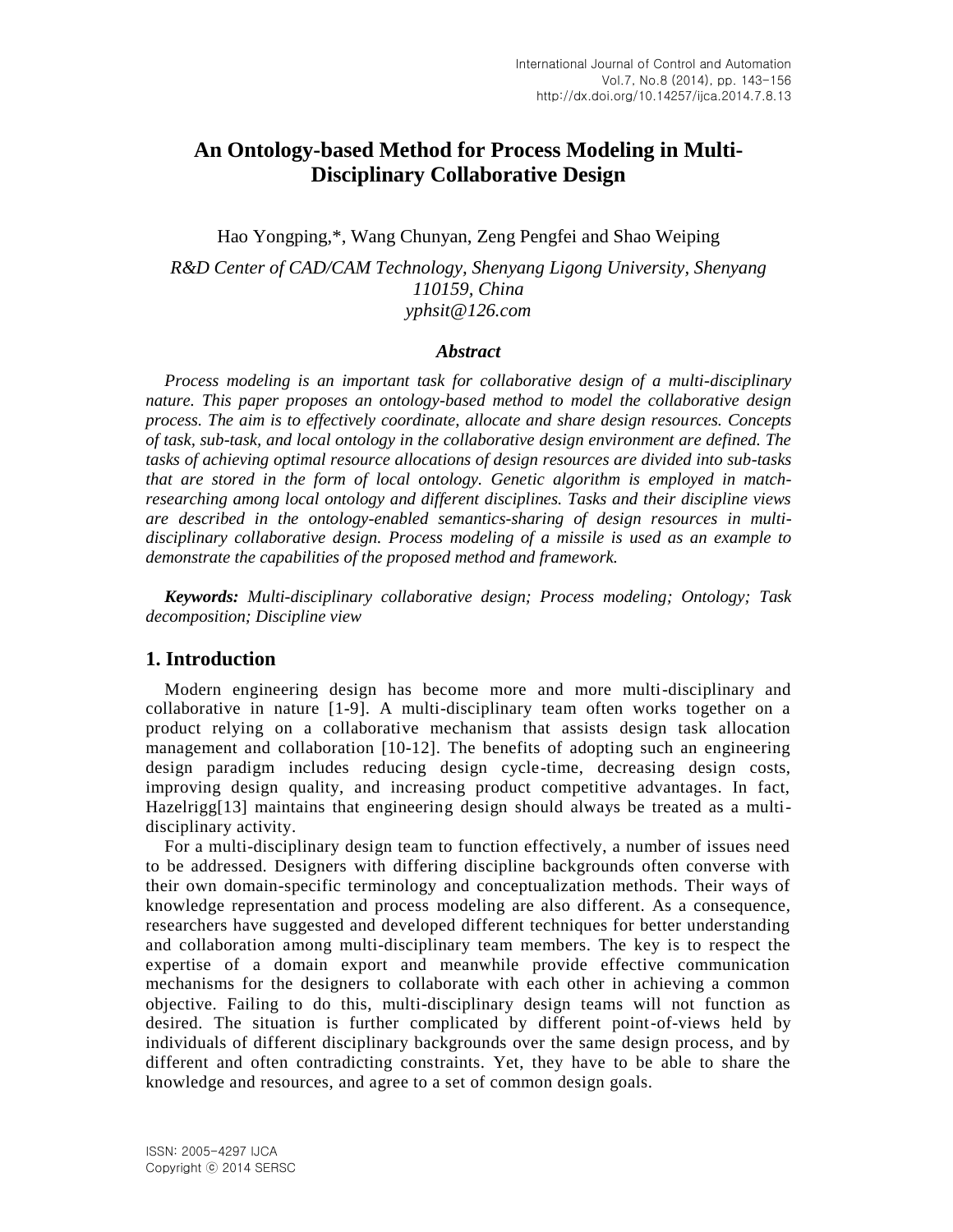A number of researchers advocated that multi- disciplinary collaborative design be carried out with a common process modeling goal of achieving effective use of design resources. Such research is commonly termed Multi-disciplinary Design Optimization or MDO in short. For example, Amer *et al.*, [14] and Zhang *et al.*, Reference [15] proposed a method of transforming MDO into a multi-objective optimization problem. In other words, a possible infinite set is found for a multi-objective problem in which improvement over one objective can only occur when another objective is penalized. A large amount of literature has reported adoption of the method [4, 5, 6, 8, 9, 14, 15, 16, 17]. Although these optimization methods may appear to have utilized the design resources, they ignore the difference between multi-objective optimization and multidisciplinary optimization. In fact, not all discipline- oriented problems can be expressed as problems with optimization objectives.

Process modeling methods have been recently studied by a number of researchers with a goal of optimally allocating and sharing design resources. For optimally allocating design resources, many adopted a multi- disciplinary design optimization method. For design resources sharing, use of ontology seems to be effective. This is because the knowledge in ontology representation can clearly and formally express concepts and relationships among them [18]. This paper focuses on multi-disciplinary and collaborative product design problems. Ontology modeling has been proposed, as ontology is a capable modeling tool at semantic and knowledge levels [16-26]. We first defined three task-decomposition rules: decomposition-granularity moderating principle, task- amount balancing principle, and completion-time consistency principle. According to the task-decomposition rules, a design task is divided into several subtasks. In doing so, product design becomes a more and more transparent and specific process. There are two main phases in this approach. The first one is decomposition of a design task into sub-tasks according to the task-decomposition rules. The second one is to match-search between local ontology and disciplines. In this respect, three steps are invovled. Firstly, sub-tasks are mapped into local ontology. Secondly, all the local ontology is stored and edited using protégé 4.0.2 [27] which can explicitly express concepts and relationships of a product. It can also avoid semantic heterogeneity as much as possible and support reasoning with its Reasoner FaCT++. Thirdly, since more than one discipline-combination may exist for one sub-task design, matching between local ontology and disciplines is sought by using a genetic algorithm. A mathematic model for match-searching has been developed and used to obtain accurate search results. A case study has been conducted to demonstrate its functionalities.

## **2. Process Modelling for Multi-Disciplinary Collaborative Design**

### **2.1. Collaborative Design Task**

A collaborative design task is defined as a series of design modules that are needed to carry out the design task. In order to achieve an optimal allocation and sharing of design resources, a Task needs different designers to work on in a collaborative way. Task is defined as a fourtuple,

Task=(Tname, Person-List, Resource, {Sub-Task}) (1)

where, Thame—the name of the design task; it is the only identifier for the task; Person-List─the list of designers involved, which is formally defined as a triple, Person-List=(name,professional-expertise,department);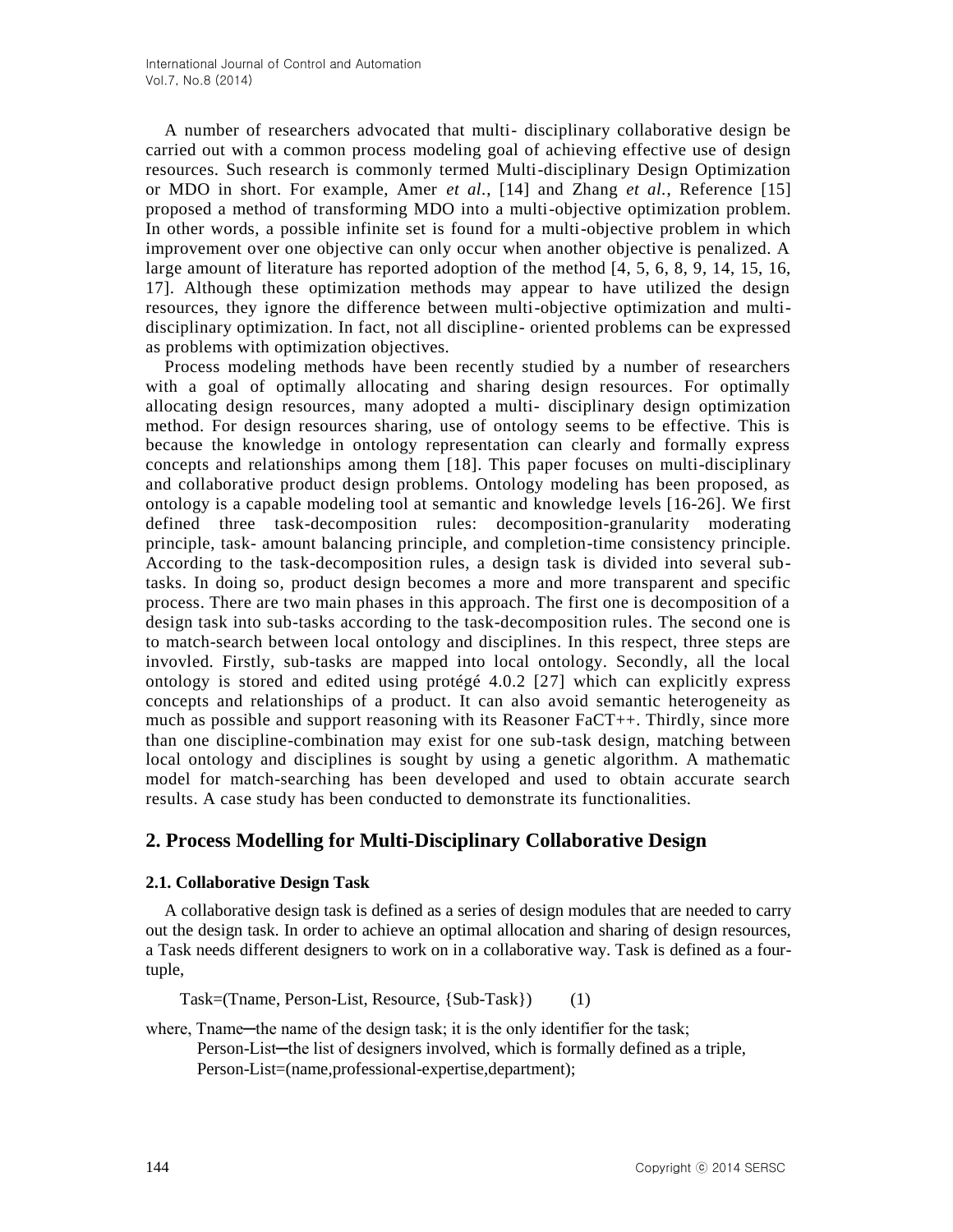Resource─a set of design resources, *i.e.*, Resource=(List of resources required, List of resources available); {Sub-Task}─a set of sub-tasks defined as,  ${Sub-Task}$ = ${Sub-Task1, Sub-Task2, ..., Sub-Taski, ..., Sub-Taskn}$ 

#### **2.2. Sub Collaborative Design Task**

A Sub-task in collaborative design corresponds to certain characteristics of a design task. We define a Sub-task as a six-tuple,

Sub-Task=(STName, P, M, R, C, Information) (2)

where, STName-the name of sub-tasks;

P─a property set, *i.e.*,

P=<PType, PName, Pvalue>, PType, PName and Pvalue denote attribute type, name and value, respectively.

M─a method set including approaches used in achieving the sub-task.

R─a set of relationships between different sub-tasks. The relationships can be of an inheritance, instance, property, incompatible, and/or connection type.

C─a set of constraints such as number constraint, inherent constraint, and experience constraint. A number constraint always appears as a number, *e.g.*, a number constraint of design sizes. An inherent constraint defines the inheritance relationships among sub-tasks and these relationships do not change. An experience constraint is a series of design experiences that design experts have in the course of product design. Experience constraint is essential in product design, and it is often intangible.

Information─interpretations of design reference of sub-tasks. In other words, it is a further description of the sub-tasks.

#### **2.3. Task-decomposition**

For any complex and large-scale design product, it is essential the design task be decomposed into sub-tasks so as to improve design efficiency and success. Sub-tasks from task-decomposition can facilitate design collaboration. Process modelling can also be made easier. Design efficiency can largely be affected by the way the tasks are decomposed. Therefore, some decomposition-rules need to be defined and used to ensure that a design task is decomposed properly. Given any sub-task sets,  ${Sub-Task}_i$  ( $i=1, 2, ..., n$ ) as the results of task-decomposition, the following always holds

 $∪$  {*Sub-Task*} $=$ Task (*i* = , 2, …, *n*) (3)

This is equivalent to say that the logical union of any set of sub-tasks from taskdecomposition is always equal to the design task. Therefore, three decomposition-rules are defined. The three rules can be translated into constraints for calculation purposes.

**Rule 1: Principle of Appropriate Decomposition Granularity.** The aim of taskdecomposition is to simplify a complex collaborate design. Hence, decomposition granularity cannot be too big. It cannot be too small, either. Otherwise, heavy overlapping between multidisciplines will occur. The principle of appropriate decomposition granularity is formally expressed as follows.

Assuming  $G(x)$  is a measure function for decomposition-granularity, in a domain of  $x \in \{Sub\text{-}Task_1, Sub\text{-}Task_2, \ldots, Sub\text{-}Task_i, \ldots, Sub\text{-}Task_n\},\$  the principle of appropriate decomposition granularity is expressed as the following constraints.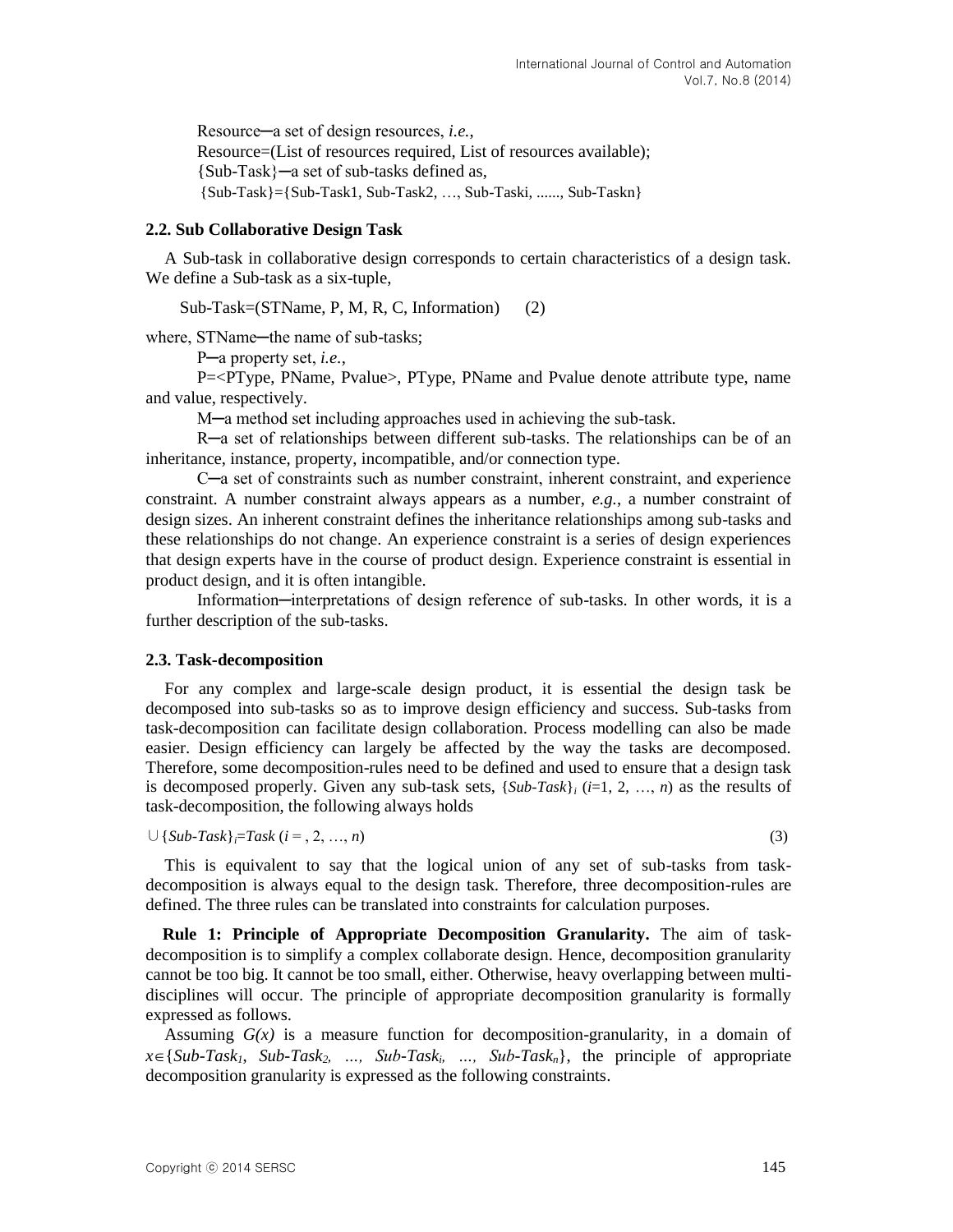$\forall i, \left\| G \left( \textit{Sub} \quad \textit{Task} \right\| \right) \leq \left| g_{0} \right|$ 

(4)

Where,  $g_0$ —boundary value.

In other words, decomposition granularity should be kept under a given value, and any task-decomposition is deemed invalid if its granularity is either too larger or too smaller than the given boundary value, *g0*.

**Rule 2: Principle of equivalent task amount**. The principle of equivalent task amount entails that every sub-task will have its local ontology in the local ontology definitions. This way, repetition of creating one or more local ontology is avoided. This also means that the number of local ontology will be the same as the total number of sub-tasks (*n*).

Given any two sub-tasks in a set,  $Sub-Task_i$  and  $Sub-Task_j$ , the task amount function  $\mu(x)$ applies across the domain,  $x \in \{Sub\text{-}Task_1, Sub\text{-}Task_2, \ldots, Sub\text{-}Task_i, \ldots, Sub\text{-}Task_n\}$ . Based on the task amount equivalence principle, every sub-task in the set should satisfied,

$$
\left[\mu\right]_{\min} \leq \left\|\mu(sub - Task_{i})\right\| - \left\|\mu(sub - Task_{j})\right\| \leq \left[\mu\right]_{\max}, \forall i, j \in [1, n], i \neq j. \tag{5}
$$

 $\mu_{min}$  and  $\mu_{max}$  are the minimum and maximum of task-amount, respectively. They are based on designer's experiences, independent of the functions of sub-tasks.

**Rule 3: Principle of consistent completion time.** The principle of consistent completion time is another importance measure for task-decomposition. Completion time of each subtask affects that of the entire product design. Therefore, completion time for all sub-tasks should be kept as similar as possible so as to maximise design efficiency.

Assuming  $t(x)$  as a function of completion-time for a sub-task in the domain of  $x \in \{Sub$ -*Task<sub>1</sub>*, *Sub-Task<sub>2</sub>*, …, *Sub-Task<sub>i</sub>*, …, *Sub-Task<sub>n</sub>*}, the completion time consistency principle is represented as

$$
\left| t(Sub \quad Task_{i}) \quad t(Sub \quad Task_{j}) \right| \leq \Delta t_{\max} \qquad \forall i, j \in n
$$
 (6)

where  $\Delta t_{max}$  represents the maximum completion time difference between two sub-tasks.

#### **2.4. Process Modeling in Multi-Disciplinary Collaborative Design**

(4)  $V_{\rm L}$ (16 Cos) Task,  $|S| \leq |S|$  shell be learn to the small and the computation of the method, documentation and include the small and the small and the small computed by the method, documentation and influence and Process modeling in multi-disciplinary collaborative design requires optimal allocation and sharing of resources. To optimize resource allocation, every design task is decomposed based on decomposed-rules defined as above, and the decomposed sub-tasks are stored by local ontology. Match-search between local ontology and disciplines is then carried out. In order to enable better sharing of knowledge of different disciplines, ontology modeling is used, by which knowledge from multiple disciplines is expressed in a uniform format, and communications and sharing among different disciplines are facilitated. Therefore, knowledge reuse becomes easier when semantics sharing is achieved for design resources in a multi-disciplinary collaborative design environment. Since more than one discipline is needed in a sub-task design process, different disciplinary designers will need to collaborate with each other for the sub-task. To achieve a seamless connection between knowledge from varying design resources, it is essential that each sub-task get its best discipline-combination.

#### **3. Ontology-driven Process Modeling**

Ontology is a philosophical discipline, a branch of metaphysics that deals with the nature of being. The concept of ontology has attracted a good deal of attention, partly due to the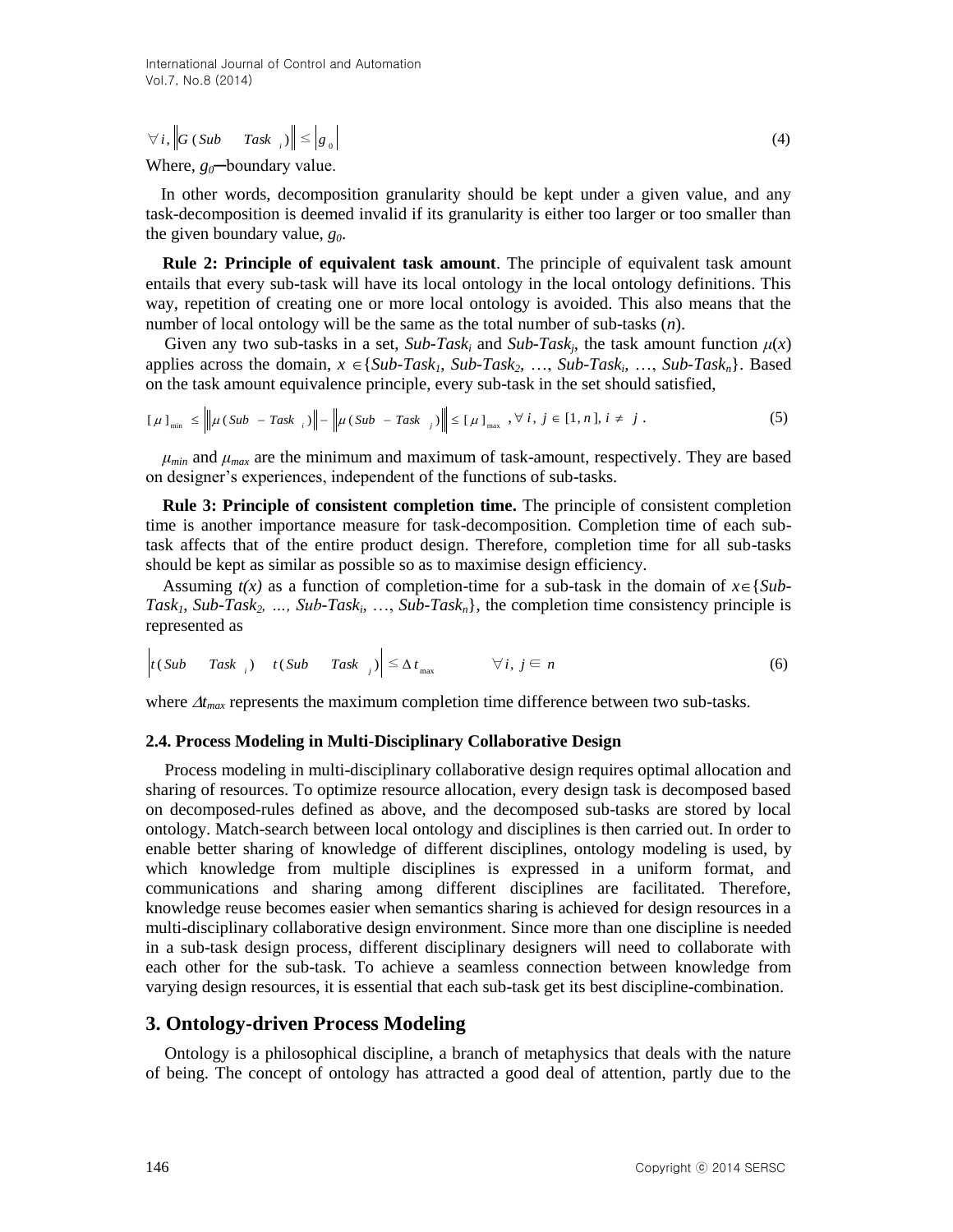growing need, to develop terminology for building knowledge bases for a specific domain in a way that can be understood by a machine.

Designers from different disciplines may have differing semantic understanding over the same issue. To solve this problem, ontology language (*i.e.*, W3C's recommendation Web Ontology Language-OWL [28]) can be used to describe sub-tasks. With such a description, semantic heterogeneity between design resources can be overcome; designers of different disciplines can better understand each other; seamless docking of resources can be achieved; and a real sense of sharing of entire design resources can be had. Stored by the protégé ontology editor that provides all the modeling functionalities needed to create ontology compliant with OWL, the local ontology for the corresponding sub-tasks can be defined as a four-tuple.

*Local Ontology* = [*Name, Concept, Property, Relation*] (7)

where, *Name*—the identifier of the local ontology,

*concept*─a set of concepts for the local ontology, *property*─a set of attributes for the local ontology, *relation*─a set of relationships among this local ontology.

All the local ontology is edited and stored using protégé, which enables the concepts and relationships among the products to be explicitly expressed. Ontology mapping is used to achieve conversions between sub-tasks and local ontology, which is effectively a process for data storage to convert sub-tasks into their corresponding local ontology. As a result, local ontology is obtained from a sub-task which is stored in the ontology format by using the ontology description language and ontology edit tools. The main objective of this conversion process is to change concepts and relationships between them in a sub-task into classes or properties in local ontology. Mapping may be carried out in the following three different ways:

**Mapping 1**: Mapping from sub-tasks stored by the structure description to their local ontology. Tables of the relational database that store sub-tasks are mapped as concepts of a class in local ontology; fields can be viewed as concepts of class properties. Furthermore, terms of local ontology should be kept the same as those in the tables and fields. Figure 1 shows an example of a missile product whose part data stored in a relational database is mapped to an ontology format.



**Figure 1. An Example of Mapping 1**

**Mapping 2:** Mapping from sub-tasks stored via a semi-structured description to their local ontology

Before mapping takes place, the semi-structured descriptions for sub-tasks are abstracted and presented in UML class diagrams, which generate their local ontology automatically [29, 30]. Figure 2 describes the flow of the mapping process.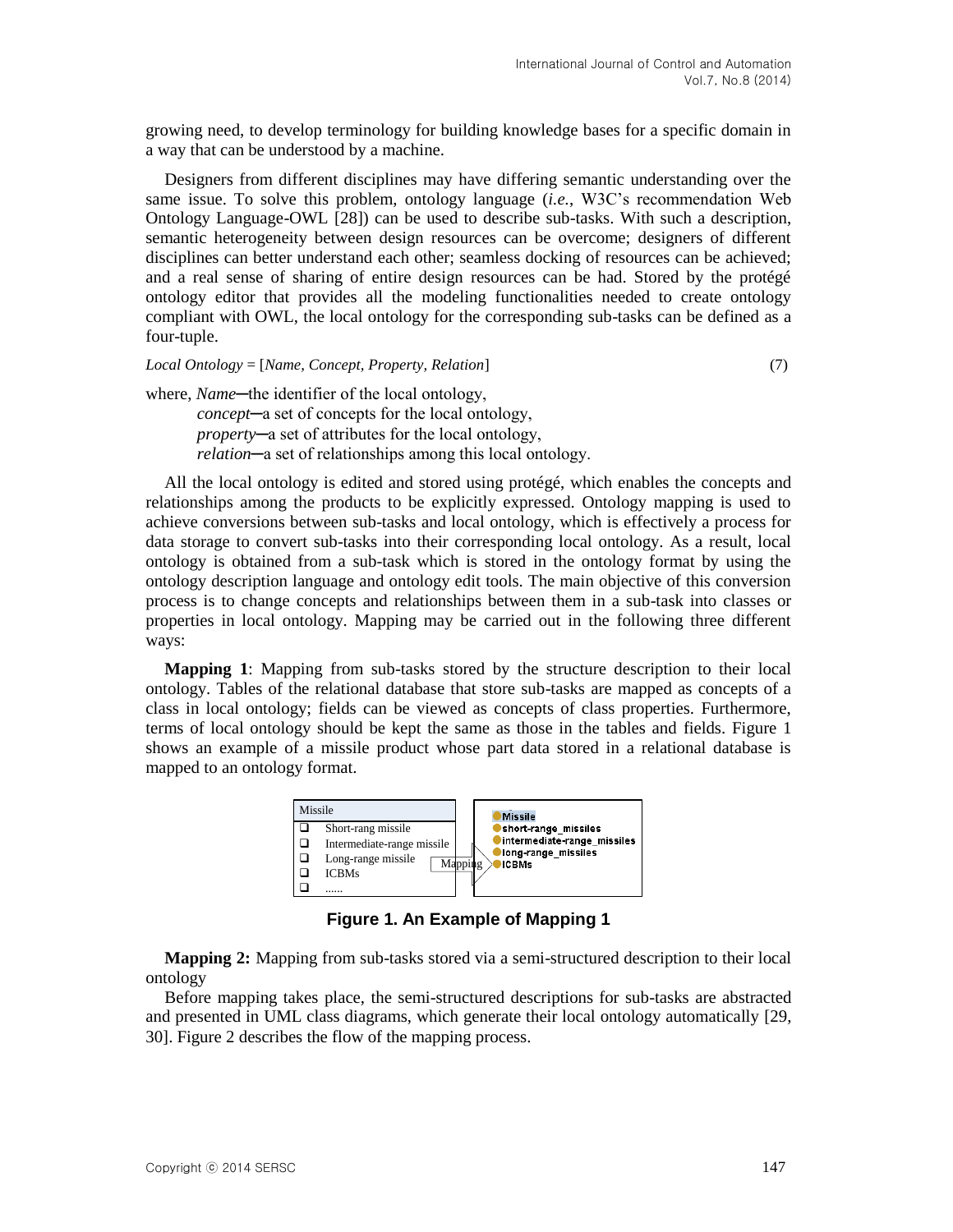| XML File: xml version="1.0"?                         |                            |                   |                       |                   |             |  |  |  |  |  |
|------------------------------------------------------|----------------------------|-------------------|-----------------------|-------------------|-------------|--|--|--|--|--|
|                                                      |                            |                   |                       |                   |             |  |  |  |  |  |
|                                                      | Mapping<br>rules reading s |                   |                       |                   |             |  |  |  |  |  |
|                                                      |                            | UML class diagram | Class name            |                   |             |  |  |  |  |  |
|                                                      |                            |                   | <b>Class features</b> |                   |             |  |  |  |  |  |
|                                                      |                            |                   | Class actions         |                   |             |  |  |  |  |  |
| Mapping2.                                            |                            |                   |                       |                   |             |  |  |  |  |  |
|                                                      | <b>Active Ontology</b>     | <b>Entities</b>   | Classes               | Object Properties |             |  |  |  |  |  |
| Asserted class hierarchy<br>Inferred class hierarchy |                            |                   |                       |                   |             |  |  |  |  |  |
|                                                      | Asserted class hierarchy:  |                   |                       |                   | <b>MB08</b> |  |  |  |  |  |
|                                                      |                            |                   |                       |                   |             |  |  |  |  |  |

**Figure 2. Process of Mapping 2**

**Mapping 3**: Mapping from sub-tasks which are stored by unstructured descriptions to their local ontology. The mapping process converts this type of sub-tasks into classes or constraints of attributes in Mapping 1 or Mapping 2.

Upon implementing the three mappings, all sub-tasks will be converted into their local ontology. Therefore, the job of defining a sub-task becomes that of converting it to its local ontology. In order to ensure quality design in a collaborative environment, further reasoning support is needed to verify whether local ontology can replace sub-tasks for the design project. For this, we used Reasoner FaCT++ which can check whether or not all the statements and definitions in local ontology are mutually consistent. Reasoner FaCT++ can also help maintain valid hierarchical descriptions. Through mappings, all local ontology is obtained from sub-tasks that are from the local ontology layer. This is shown in Figure 3.



**Figure 3. Local Ontology Layer**

## **4. Match-searching Between Local Ontology and Disciplines**

The concept of Discipline view (*DV*) is introduced to facilitate knowledge sharing across different disciplines. Match-searching is carried out based on a genetic algorithm (GA).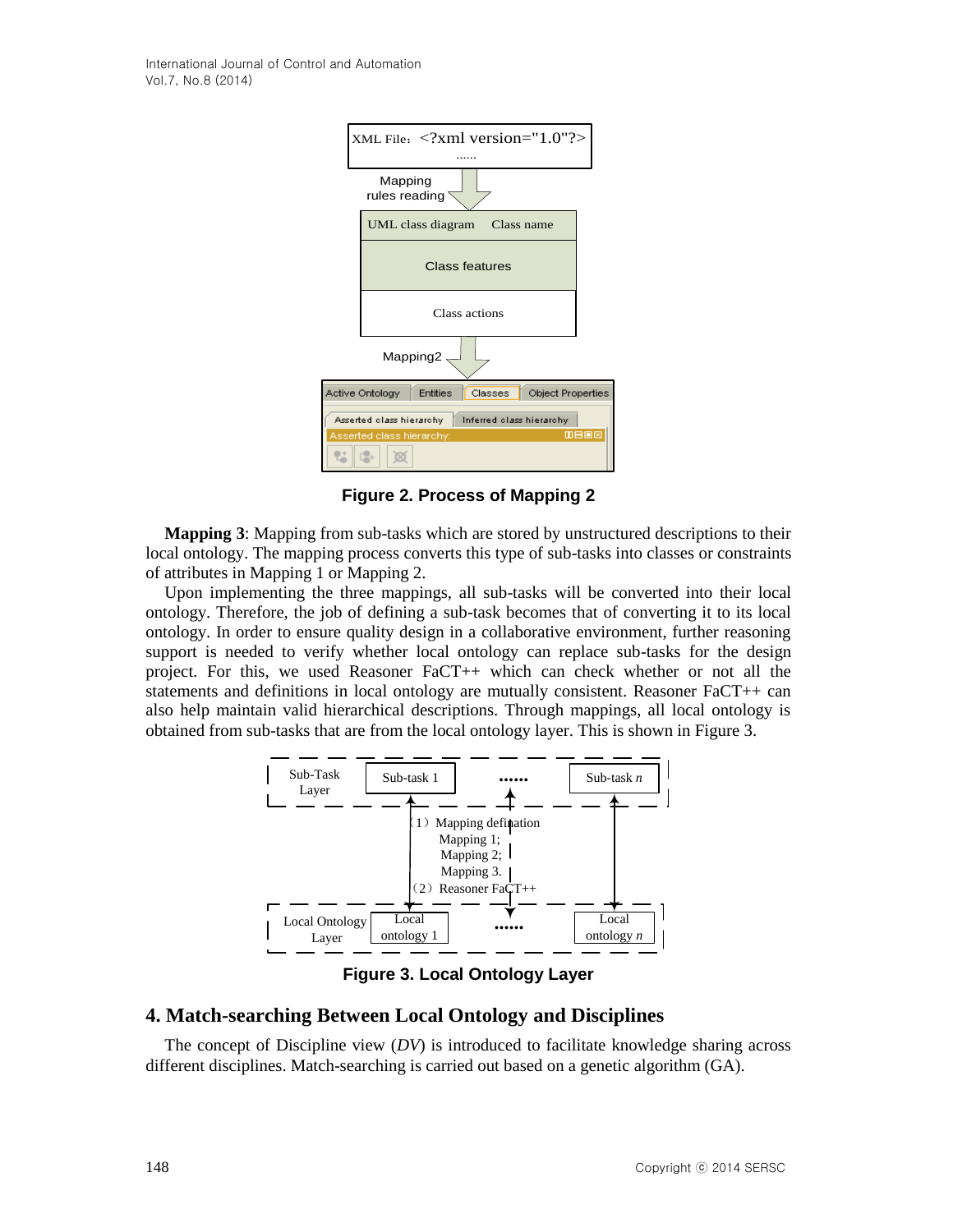#### **4.1. Discipline View**

In the lifecycle of product development, professional knowledge is often expressed and categorized into disciplines. Therefore, multiple disciplines are to be considered when the knowledge being required for product design cuts across different disciplines. For example, when designing the chassis of a car, multi-disciplinary knowledge such as mechanical, materials and mathematical disciplines is needed.

Different disciplines often have their domain knowledge represented in their own ways, *e.g.*, concepts and terminology. This imposes a problem in sharing the knowledge across different disciplines. Discipline view is introduced to overcome this problem. *DV* represents an observation of local ontology from its own perspective; it also represents mapping of local ontology of different disciplines. Meanwhile, *DV* is a description of the characteristics of local ontology from the perspective of the discipline.

For the sake of parameterization and standardization of design knowledge, and quantifying the knowledge for computing purposes, *DV* is defined as a four-tuple.

*DVij*=[*No. , Performance-decomposition, Performance-element-set, Design-function*] (8)

where, *No*.─serial number of *DV*, *e.g.*, *No*. is *ij*, when *DVij* presents the discipline view of local ontology *i* to discipline *j*;

*Performance-decomposition*─a refining process of the design performance;

*Performance-element-set*─a set for elements from *performance-decomposition*;

*Design-function*─an explicit representation of constraints for elements from the *performance-element-set*.

Use of the discipline view definition helps consolidate knowledge from different disciplines, hence facilitates multi-disciplinary, collaborative product development process. Knowledge can be shared between multiple disciplines, and this is exactly the aim of process modelling for multi-disciplinary product design.

#### **4.2. Match-searching**

Match-searching needs to be expressed mathematically. For this reason, genetic algorithm has been used, which can provide more accurate search result.

**4.2.1. Mathematical Model for Match-Searching:** More often than not, more than one disciplines (or a combination of disciplines) are present in a design task or a sub-task. Figure 4 shows an example of a sub-task that can be achieved by four different disciplinecombinations. In this case, effort is needed to select the best set of combination in order to achieve better utilization of design knowledge and resources.



**Figure 4. A sub-task with its Four Different Discipline-Combinations**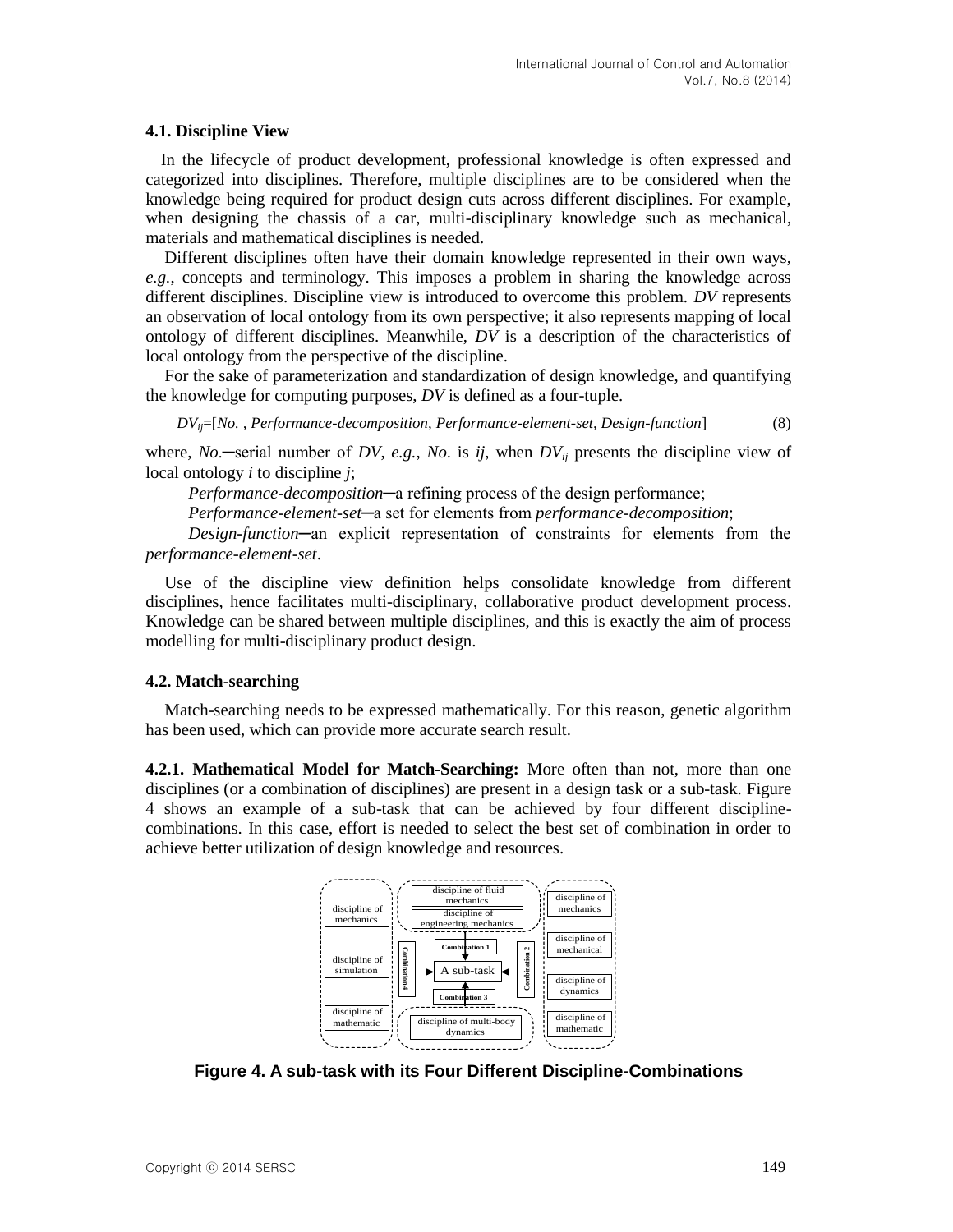For product *P*, its design task can be decomposed into a number of sub-tasks, *Sub-Task<sub>i</sub>* ( $i \in [1, n]$ , *n* – total number of sub-tasks). There are a number of disciplines (*mi*) that are needed for doing the design task, *mi* ( $1 \leq m \leq m$ , *m* – total number of available disciplines). Therefore, the mathematical model of the match-searching can be expressed as

$$
\max f = \sum_{i=1}^{i=n} P_i \quad (\sum_{j \in n} W_{ij} \quad DV_{ij})
$$
\n
$$
\begin{cases}\n\sum_{i=1}^{n} P_i = 1; \\
\sum_{i=1}^{i=1} W_{ij} = 1, (\forall i \in [1, n]); \\
\sum_{j \in n} W_{ij} = 1, (\forall i \in [1, n]); \\
0 < P_i < 1, i \in [1, n], j \in [1, m]; \\
0 < W_{ij} < 1, i \in [1, n], j \in [1, m]; \\
DV_{ij} = 1, \text{when discipline } j \text{ can collaborat } \text{eto complete sub - task } i; \\
DV_{ij} = 0, \text{when discipline } j \text{ can not collaborat } \text{eto complete sub - task } i.\n\end{cases}
$$
\n(9)

Parameter *Pi* reflects the significance level of a local ontology compared with the rest of local ontology.  $W_{ij}$  is a matching coefficient between discipline *j* and sub-task *i*. Different calculation methods are to be used for different matching coefficients. For collaborative design, there exist at least two sub-tasks in task decomposition, hence the constraint, 0<*Pi*<1. At the same time, there are also at least two disciplines involved in achieving each sub-task, hence the constraint,  $0 \lt W_{ii} \lt 1$ . As can be seen from the above model, choosing the best discipline combination to do a sub-task has now becoming an optimization problem.

**4.2.2 Realization of Match-Searching:** Genetic algorithm (GA) is an intelligent search method requiring domain-specific knowledge to solve a problem. By mimicking the evolutionary process of nature, such algorithms have been employed as global search and optimization techniques for various scientific and engineering problems. It is an ideal method for the realization of match-searching between local ontology and different disciplines. Figure 5 shows such a process–a process of getting the best discipline-combination match for each sub-task.



## **Figure 5. Genetic Algorithm used for Discipline-Combination Match-Searching 0/1 Encoding is used in GA and the Encoding Method is explained as Follows**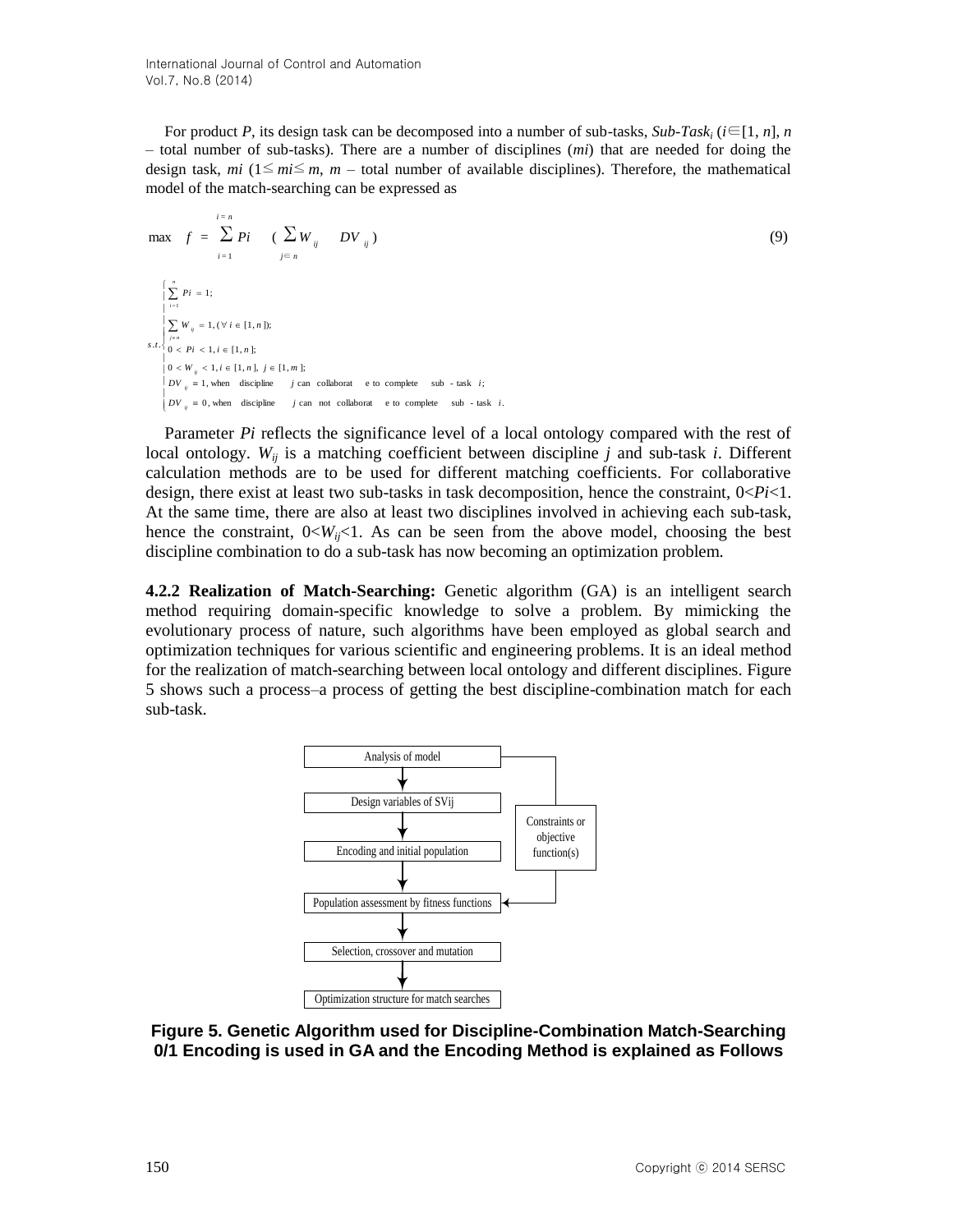#### • Similarity Matrix

The elements (denoted as  $W_{ij}$ ) in the similarity matrix represent similarities between all the local ontology and multiple disciplines, i.e.  $W_{ij}$  denotes the level of similarity. The more knowledge for discipline *j* is used for designing local ontology *i*, the lager the value of  $W_{ij}$ Conversely, the less knowledge for discipline *j* is used for designing local ontology *i*, the smaller the value of  $W_{ij}$  A similarity matrix for local ontology  $(n)$  and disciplines  $(m)$  are shown in Table 1.

|                |          |          |   |          |           | $\boldsymbol{m}$ |
|----------------|----------|----------|---|----------|-----------|------------------|
|                | $W_{II}$ | $W_{12}$ |   | $W_{Ii}$ |           | $W_{lm}$         |
| $\overline{2}$ | $W_{2I}$ | $W_{22}$ | . | $W_{2i}$ |           | $W_{2m}$         |
| .              | $\cdots$ | $\cdots$ |   | $\cdots$ |           |                  |
| i              | $W_{iI}$ | $W_{i2}$ |   | $W_{ij}$ |           | $W_{im}$         |
| .              | $\cdots$ | $\cdots$ |   |          |           |                  |
| n              | $W_{nl}$ | $W_{n2}$ |   | $W_{ni}$ | $\ddotsc$ | $W_{nm}$         |

**Table 1. Similarity Matrix**

L: local ontology; D: discipline;  $W_{ii}$ : (0, 1)

• Correlation matrix

The elements (denoted as *Sgnij*) in the correlation matrix (Table 2) are assigned following a specific rule. That is,  $Sgn_{ii}$  is assigned to 1 if  $W_{ii}$  from the similarity matrix is bigger or equal to the given threshold value  $(F)$ ; otherwise it is assigned to 0.

|                |                   |                   |           |            |           | $\boldsymbol{m}$ |
|----------------|-------------------|-------------------|-----------|------------|-----------|------------------|
|                | $Sgn_{II}$        | Sgn <sub>12</sub> |           | $Sgn_{1i}$ |           | $Sgn_{Im}$       |
| $\overline{c}$ | Sgn <sub>21</sub> | Sgn <sub>22</sub> |           | $Sgn_{2i}$ |           | $Sgn_{2m}$       |
| .              | $\ddotsc$         | $\ddotsc$         | $\ddotsc$ | $\ddotsc$  | $\ddotsc$ | .                |
| i              | $Sgn_{iI}$        | Sgn <sub>i2</sub> |           | $Sgn_{ij}$ |           | $Sgn_{im}$       |
| .              |                   |                   | $\ddotsc$ |            |           |                  |
| n              | $Sgn_{nl}$        | $Sgn_{n2}$        |           | $Sgn_{ni}$ |           | $Sgn_{nm}$       |

**Table 2. Correlation Matrix**

• Initial population of GA search

*Sgn<sub>ij</sub>* in the correlation matrix is set to 1 if discipline *j* is used to finish sub-task *i*; it is set to 0 if discipline *j* is not used for completing sub-task *i*. For a sub-task *i*, its initial population of GA search then becomes,  $[Sgn_{il}, Sgn_{il}, \ldots, Sgn_{ij}, \ldots, Sgn_{im}].$ 

Understandably, design experience also plays an important role in the initial population setting. Fitness function  $(F(f(x)))$  of the population is a function of design constraints or objective function; although it is more of an objective function. Through GA-based matchsearching, each sub-task will be designed using its best-fit discipline-combination. Therefore, design resources are utilised and allocated in an efficient way.

## **5. An Ontology-Driven Process Modeling Framework**

In the framework, there are two key phases in modeling the ontology-driven process for multi-disciplinary collaborative design. The first one is the division of a design task into subtasks in accordance with task-decomposition rules defined previously. The other is the search for the best discipline-combination for each sub-task through a GA-based match-searching algorithm. The steps involved in the ontology-driven process modeling framework are shown in Figure 6 and also explained as follows.

*Step 1*: Given a product to be designed, a hierarchical description is firstly conceived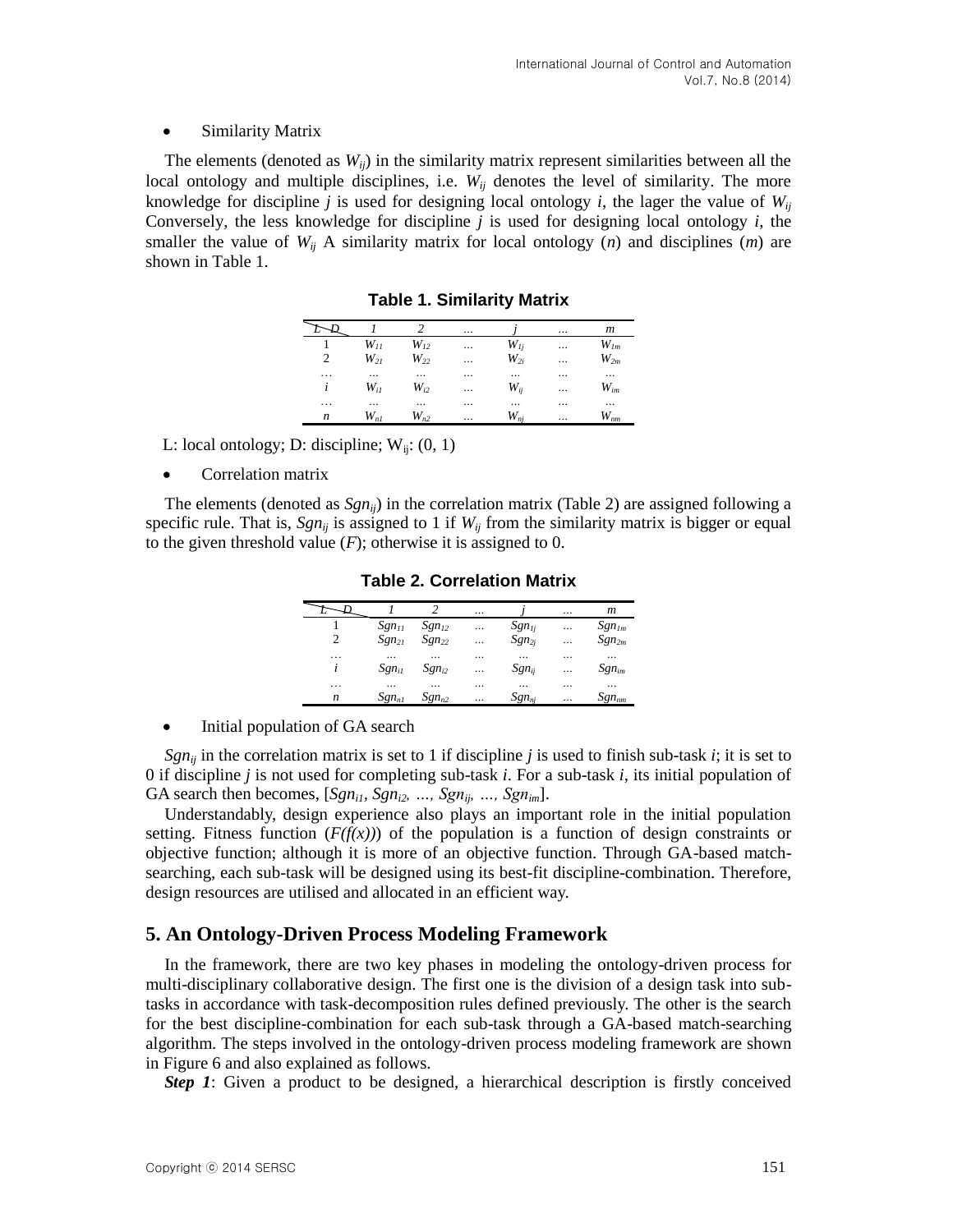through databases available.

*Step 2*: Based on the hierarchical description, a conceptual model of the product is formed in terms of a (design) task.

*Step 3*: Following the task-decomposition rules, the design task is divided into several subtasks forming the sub-task layer.

*Step 4*: Each sub-task is mapped to its local ontology through the three types of mapping methods (as defined in Section 2). This is a one-to-one mapping.

*Step 5*: Number and sequence all disciplines. The more often a discipline is used, the further ahead it should be sequenced in the entire discipline list.

*Step 6*: In order to optimize all the sub-tasks in form of local ontology, mathematical models of match-searching between local ontology and disciplines are defined.

*Step 7:* Through GA-based match-searching, the best discipline-combination for each subtask is obtained, which effectively gives the best discipline-combination for achieving the design task.

*Step 8*: With the unified discipline view, each local ontology gets its own discipline view corresponding to the obtained best discipline-combination. That is, a discipline view is a view from local ontology to its best discipline-combination. For an instance, if discipline 1, 3 and *j* are needed to complete design sub-task *i*, discipline views  $DV_{ii}$ ,  $DV_{i3}$  and  $DV_{ii}$  will be obtained.

*Step 9*: Based on the discipline view, design data of all local ontology is stored.

*Step 10*: Product design is completed once all design data is integrated seamlessly.



**Figure 6. The Ontology-Driven Process Modelling Framework**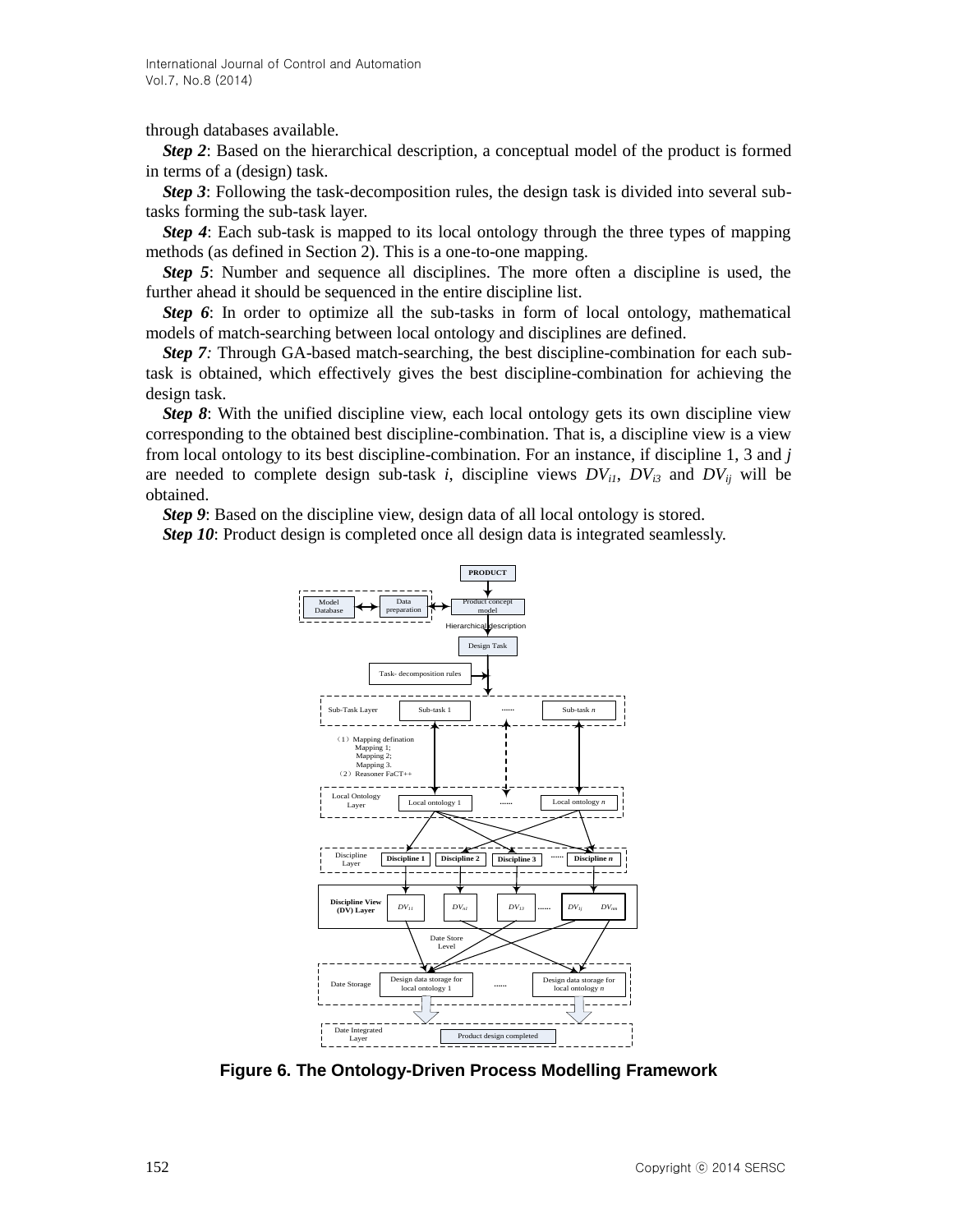### **6. Case Study**

The proposed framework has been implemented. This section provides a case study based on the framework. The example is a missile product. The design process (as shown in Figure 6) undergoes two phases, division of the design task into sub-tasks in accordance with taskdecomposition rules, and search for the best discipline-combination for each sub-task through a GA-based match-searching algorithm. Local ontology is stored and edited using ontology edit tool, protégé 4.0.2. Some of the key steps in the process are expressed as follows.

*Step 1*: Data preparation and hierarchical description for the missile product.

*Step 2*: Based on the hierarchical knowledge description for the control system, navigation system, and sensors, the design task is formulated.

*Step 3*: The design task is divided into several sub-tasks according to the taskdecomposition rules.

*Step 4*: Converting each sub-task into local ontology (stored and edited using protolo). This is achieved through the mapping rules defined in the framework. Local ontology for design tasks including sensors and control system can be seen in the middle section of Figure 7.

*Step 5*: Eight disciplines are involved in the design task, *e.g.*, materials, control, electronics and hydraulics. They are selected based on the prior design experiences with regard to the product. They are also numbered properly. For example, the discipline of materials is considered the most commonly used one and therefore marked as number 1.

*Step 6*: Mathematical models of match-searching between local ontology and disciplines are set up. Note that the model constraints are not included herein.

*Step 7*: Construction of the similarity matrix: Take material design of the control system as an example, its similarity matrix is shown in Table 3.

**Table 3. Example of a Similarity Matrix**

| Discipline |  |  |                                          |  |
|------------|--|--|------------------------------------------|--|
| Materials  |  |  | $0.56$ 0 0 0.13 0.07 0.0005 0.132 0.1003 |  |
|            |  |  |                                          |  |

*Step 8*: Construction of the correlation matrix: With a threshold value of 0.008, its correlation matrix is shown Table 4.

| ----              | __ | . .<br>__ |  | . | __ |
|-------------------|----|-----------|--|---|----|
| <b>Discipline</b> |    |           |  |   |    |
| <b>Materials</b>  |    |           |  |   |    |

**Table 4. Example of a Correlation Matrix**

*Step 9:* Table 4 gives an initial population, [1, 0, 0, 1, 1, 0, 1, 1]. If the threshold is set to be 0.8 and mutation probability 0.001, the results of match-searching for the local ontology of material design in the control system are disciplines of materials, control, electronics and hydraulics, with the algorithm terminating after 200 iterations.

*Step 10:* Determination of discipline-views: For material *t*, the discipline-views are  $DV_{t}$ ,  $DV_{t4}$ ,  $DV_{t5}$ , and  $DV_{t8}$ .

*Step 11*: Data storage.

*Step 12*: Missile design completion.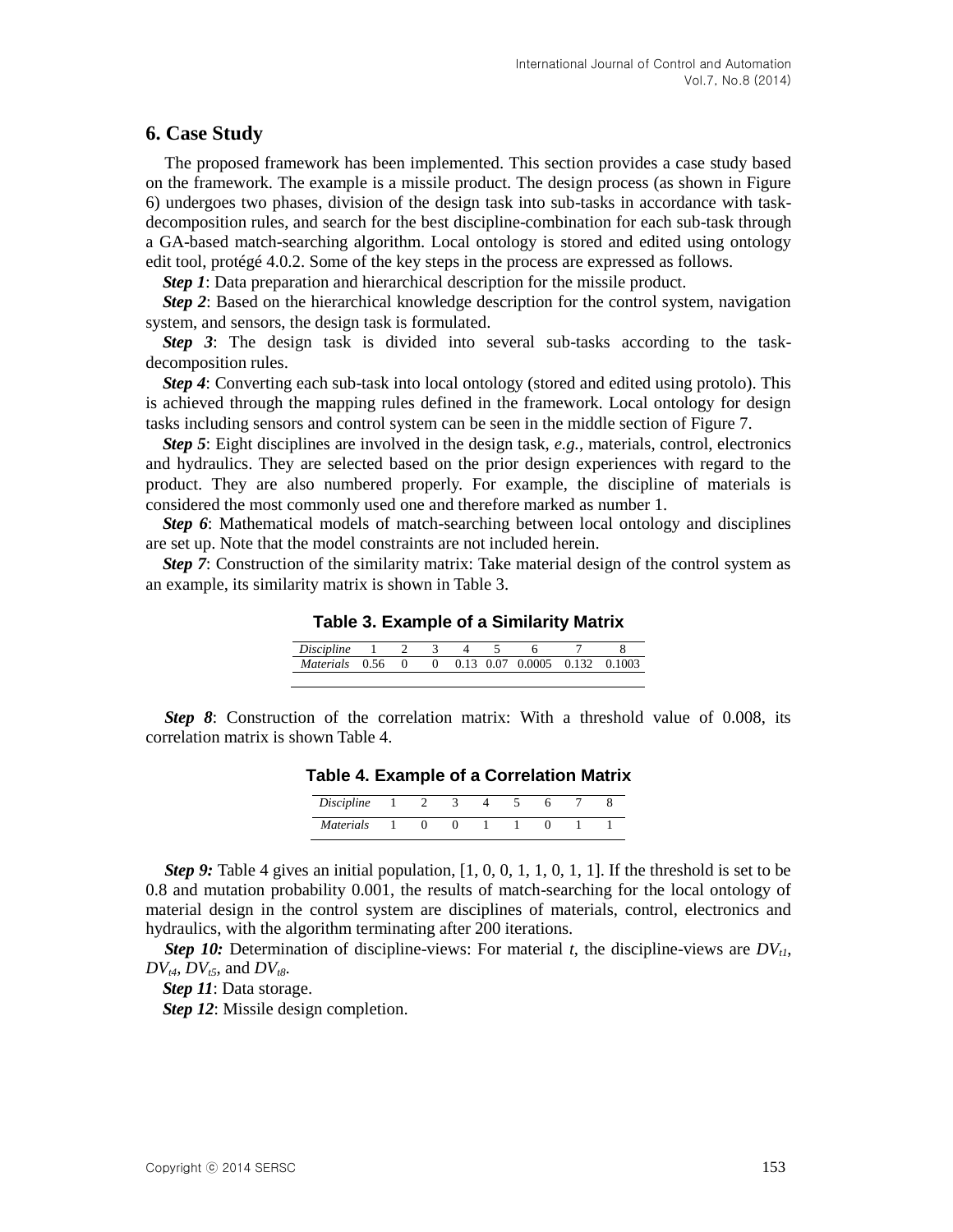

**Figure 7. Process Flow for a Missile Design**

## **7. Conclusions**

In this study, a process modeling method for multi-disciplinary collaborative design has been proposed. The modeling method is ontology-based. Three task-decomposition rules are defined and successfully implemented. Implementation of the task-decomposition rules divides a design task into sub-tasks. This way, product design process becomes more transparent and targeted. This method also enables optimal resource allocations and resource sharing. Accordingly, a two-phase approach has been developed. The first one is the division of a design task into sub-tasks in accordance with task-decomposition rules defined previously. The other is the search for the best discipline-combination for each sub-task through a GA-based match-searching algorithm. For the latter, three steps are included. First, sub-tasks are mapped into local ontology by applying the mapping rules defined in the study. Secondly, all local ontology is stored and edited using protégé 4.0.2. This way, concepts and relationships in the product design process are expressed explicitly and semantic heterogeneity is reduced. Reasoning with its Reasoner FaCT++ is provided. Thirdly, given that not only one discipline-combination may exist for one sub-task, GA is used for matchsearching between local ontology and disciplines to obtain more accurate search results. The framework has been implemented and a case study has been conducted to demonstrate the methodology.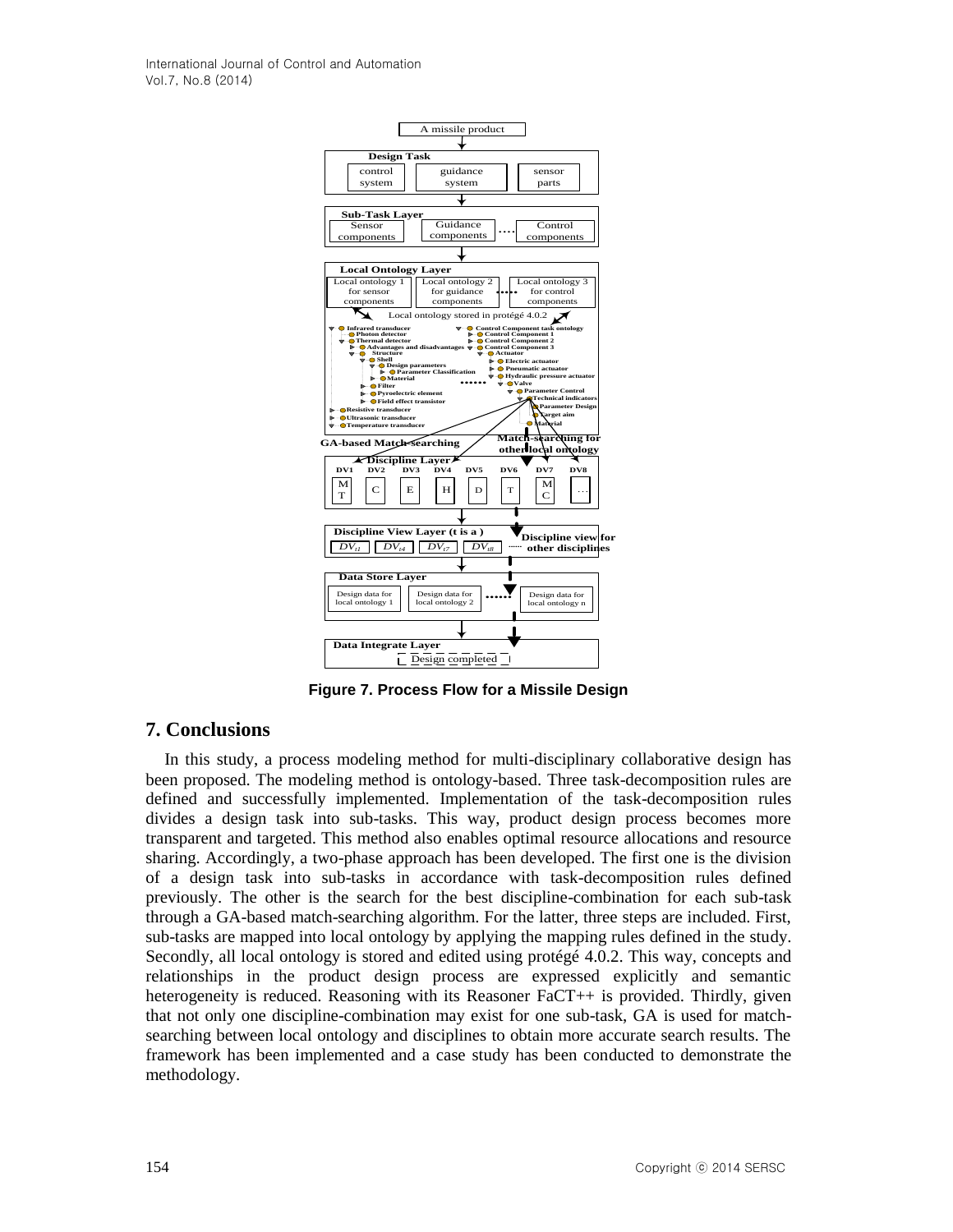The proposed ontology-based modeling method still has some limitations. Most of the ontology storing work is still largely manually done. The framework thus far only deals with one specific area; more areas of applications need to be considered to take full advantage of the framework. Future work is also needed to consider the impact among different design resources.

## **References**

- [1] J.-H. Park and K.-K. Seo, "A knowledge-based approximate life cycle assessment system for evaluating environmental impacts of product design alternatives in a collaborative design environment", Advanced Engineering Informatics, vol. 20, no. 2, **(2006)**, pp. 148-154.
- [2] E. Arias, H. Eden, G. Fischer, A. Gorman and E. Scharff, "Transcending the individual human mind-creating shared understanding through collaborative design", ACM Transactions on Computer-Human Interaction, vol. 7, no. 1, **(2000)**, pp. 84-113.
- [3] L. M. Camarinha-Matos and H. Afsarmanesh, "Collaborative networks: a new scientific discipline", Journal of Intelligent Manufacturing, vol. 1, no. 4-5, **(2005)**, pp. 439-452.
- [4] N. Cross, "Designedly ways of knowing: design discipline versus design science", Design Issues, vol. 17, no. 3, (**2001),** pp. 49-55.
- [5] Y. Q. Di, B. H. Li, X .D. Chai and P. Wang, "Research on collaborative modeling & simulation platform for multi-disciplinary virtual prototype and its key technology", Computer Integrated Manufacturing System (in Chinese), vol. 11, no. 7, **(2005)**, pp. 01-908.
- [6] M. A. Rosenman, G. Smith, M. L. Maher, L. Ding and D. Marchant, "Multidisciplinary collaborative design in virtual environments", Automation in Construction, vol. 16, no. 1, **(2007)**, pp. 37-44.
- [7] L. Chen and G. D. Jin, "Project management of web-based product development teleservice", International Journal of Advanced Manufacturing Technology, vol. 32, no. 1-2, **(2007)**, pp. 162-168.
- [8] W. O'Brien, L. Soibelman and G. Elvin, "Collaborative design processes: An active- and reflective-learning course in multidisciplinary collaboration", Journal of Construction Education, vol. 8, no. 2, **(2003)**, pp. 78-93.
- [9] H. K. Lin and J. A. Harding, "A manufacturing system engineering ontology model on the semantic web for inter-enterprise collaboration", Computers in Industry, vol. 58, no. 5, **(2007)**, pp. 428-437.
- [10] L. H. Wang, W. M. Shen, H. L. Xie, J. Neelamkavil and A. Pardasani, "Collaborative conceptual designstate of the art and future trends", Computer-Aided Design, vol. 34, no. 13, **(2002)**, pp. 981-996.
- [11] M. Rosenman and F. J. Wang, "A component agent based open CAD system for collaborative design", Automation in Construction, vol. 10, **(2001)**, pp. 383-397.
- [12] X. F. Zha and H. Du, "Knowledge-intensive collaborative design modeling and support Part I: Review", distributed models and framework, Computers in Industry, vol. 57, no. 1, **(2006)**, pp. 39-55.
- [13] X. F. Zha and H. Du, "Knowledge-intensive collaborative design modeling and support", Part II, System implementation and application, Computers in Industry, vol. 57, no. 1, **(2006)**, pp. 56-71.
- [14] G. A. Hazelrigg, "Systems Engineering: An Approach to Information-Based Design", Prentice Hall, Upper Saddle River, NJ, **(1996)**.
- [15] F. R. Amer, L.-S. He and Z. Qasim, "Multidisciplinary design and optimization of satellite launch vehicle using latin hypercube design of experiments", Computer Aided Drafting, Design and Manufacturing, vol. 19, no. 1, **(2009)**, pp. 1-7.
- [16] J. Zhang, Y.-J. Liu and B.-L. Li, "Multidisciplinary design optimization of robot system based on collaborative optimization", Machine Design and Research (in Chinese), vol. 24, no. 5, **(2008)**, pp. 235-237.
- [17] M. H. Han and J. T. Deng, "Improvement of collaborative optimization", Chinese Journal of Mechanical Engineering (in Chinese), vol. 42, no. 11, **(2006)**, pp. 34-38.
- [18] L. X. Gu and C. L. Gong, "A comparison of multidisciplinary design optimization methods", Journal of Projectiles, Rockets, Missiles and Guidance (in Chinese), vol. 25, no. 1, **(2005)**, pp. 60-62.
- [19] W. Y. Zhang and J. W. Yin, "Exploring semantic web technologies for ontology-based modeling in collaborative engineering design", International Journal of Advanced Manufacturing Technology, vol. 36, no. 9-10, **(2008)**, pp. 833-843.
- [20] B. David, J. Gao, K. Case, J. Harding, B. Young, S. Cochrane and S. Dani, "A Framework to integrate design knowledge reuse and requirements management in engineering design", Robotics and Computer-Integrated Manufacturing, vol. 24, no. 4, **(2008)**, pp. 585-593.
- [21] S. Chawathe, H. Garcia-Molina, J. Hammer, K. Ireland, Y. Papakonstantinou, J. Ullman and J. Widom, "The TSIMMIS Project: Integration of Heterogeneous Information Sources", Information Processing Society of Japan (IPSJ 1994), Tokyo, Japan, **(1994)** October.